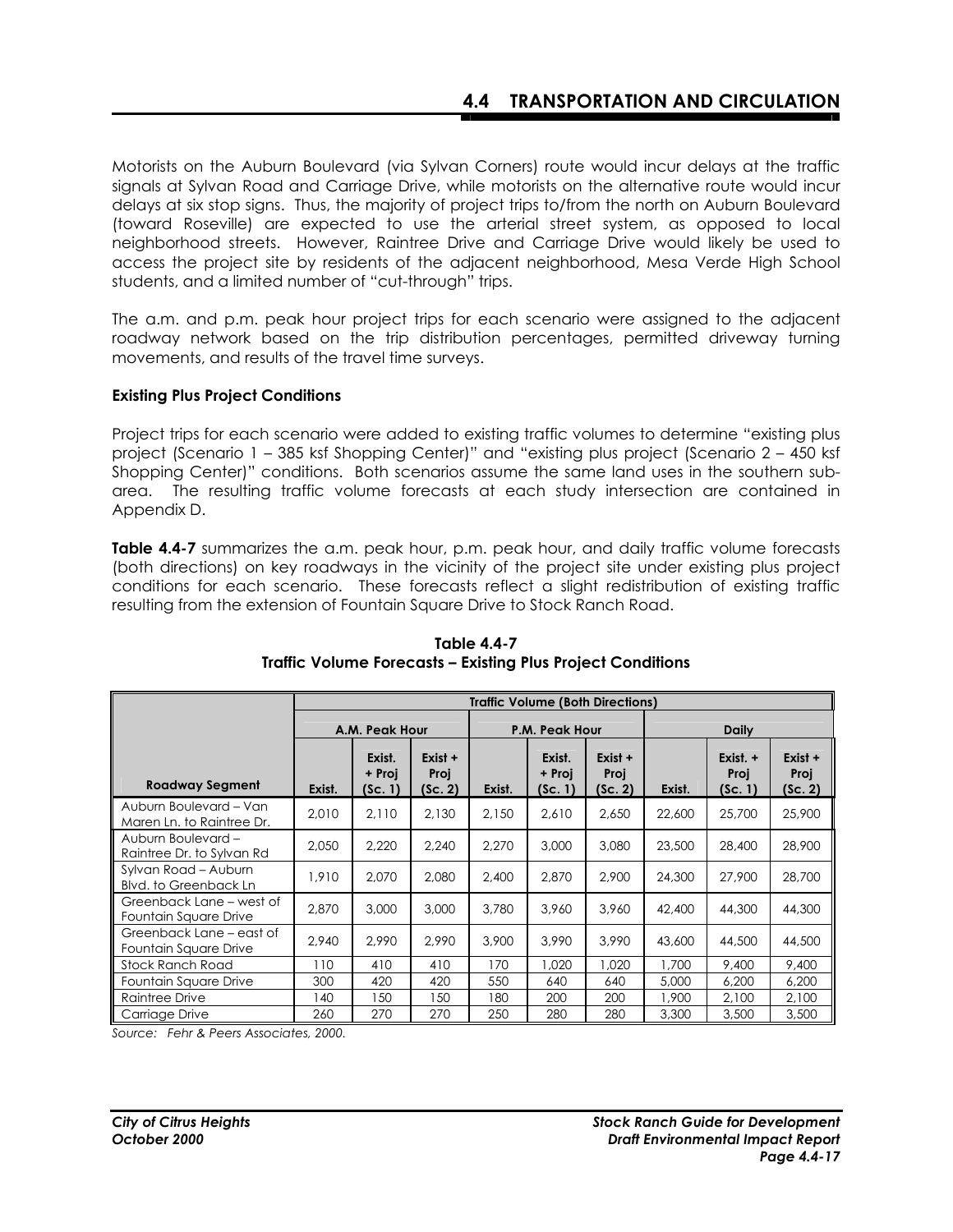Buildout of the land uses in the southern sub-area are projected to increase traffic levels on Stock Ranch Road west of Sylvan Road from 1,700 vehicles per day (vpd) to 9,400 vpd. This volume of traffic can be adequately served by the existing three-lane (one lane in each direction with a center turn lane) facility.

Scenario 1 would increase traffic volumes on Auburn Boulevard east of the project site by nearly 5,000 vpd. Substantial increases would also occur on Auburn Boulevard west of the project site (3,100 vpd), Sylvan Road (3,600 vpd), and Greenback Lane west of Fountain Square Drive (1,900 vpd). Traffic volumes on Auburn Boulevard along the project's frontage under Scenario 2 would increase by approximately 500 vpd over the projections under Scenario 1.

#### **Levels of Service**

Each study intersection was analyzed during the a.m. and p.m. peak hour for each land use scenario (see Appendix D for level of service calculations). The results are summarized in **Table 4.4-8**. To facilitate comparisons of traffic operations without and with the project, no new roadway improvements were assumed in place for the analysis.

**Table 4.4-8** shows that implementation of the project would increase delays and worsen levels of service at most study intersections including: Auburn Boulevard/Sylvan Road, Auburn Boulevard/Carriage Drive, Greenback Lane/Fountain Square Drive, Greenback Lane/San Juan Avenue, and Sylvan Road/Stock Ranch Road.

|                     |                     | A.M. (P.M.) Peak Hour      |              |                              |                |                              |                           |  |
|---------------------|---------------------|----------------------------|--------------|------------------------------|----------------|------------------------------|---------------------------|--|
|                     |                     |                            |              | <b>Existing Plus Project</b> |                | <b>Existing Plus Project</b> |                           |  |
|                     |                     | <b>Existing Conditions</b> |              | (Scenario 1) 1               |                |                              | (Scenario 2) <sup>2</sup> |  |
|                     |                     | <b>Delay</b>               | Level of     | <b>Delay</b>                 | Level of       | <b>Delay</b>                 | Level of                  |  |
| <b>Intersection</b> | Control             | (sec/veh)                  | Service      | (sec/veh)                    | <b>Service</b> | (sec/veh)                    | Service                   |  |
| Auburn Boulevard/   | Traffic             | 31.0                       | D            | 31.8                         | D              | 31.9                         | D                         |  |
| Van Maren Lane      | Signal              | (29.0)                     | (D)          | (31.0)                       | (D)            | (31.5)                       | (D)                       |  |
| Auburn Boulevard/   | Traffic             | 25.2                       | $\Box$       | 27.0                         | $\Box$         | 27.2                         | $\mathsf{D}$              |  |
| Sylvan Road         | Signal              | (34.3)                     | (D)          | (49.0)                       | (E)            | (50.1)                       | (E)                       |  |
| Auburn Boulevard/   | Traffic             | 14.8                       | <sub>R</sub> | 21.5                         | C              | 22.8                         | C                         |  |
| Carriage Drive      | Signal              | (11.3)                     | (B)          | (20.9)                       | (C)            | (24.5)                       | (C)                       |  |
|                     |                     |                            |              |                              |                |                              |                           |  |
| Auburn Blvd./Proj.  | <b>Traffic</b>      | 2.3                        | A            | 15.6                         | $\mathsf{C}$   | 15.6                         | C                         |  |
| Dwy./Raintree Dr.   | Signal <sup>3</sup> | (1.1)                      | (A)          | (24.6)                       | (C)            | (25.4)                       | (D)                       |  |
| Auburn Boulevard/   | Two-Wav             | 5.9                        | B            | 10.8                         | C              | 11.4                         | C                         |  |
| San Tomas Drive     | Stop                | (7.8)                      | (B)          | > 45                         | (F)            | (> 45)                       | (F)                       |  |
| Greenback Lane/     | <b>Traffic</b>      | 21.2                       | $\mathsf{C}$ | 22.0                         | $\mathsf{C}$   | 22.0                         | $\mathsf{C}$              |  |
| Fountain Square Dr. | Signal              | (23.8)                     | $\mathsf{C}$ | (30.0)                       | (D)            | (30.0)                       | (D                        |  |
| Greenback Lane/     | Traffic             | 24.2                       | $\mathsf{C}$ | 25.5                         | $\Box$         | 25.5                         | D                         |  |
| San Juan Avenue     | Signal              | (29.3)                     | (D)          | (37.9)                       | (D)            | (38.6)                       | (D)                       |  |
| Sylvan Road/Stock   | Traffic             | 10.9                       | B            | 12.6                         | <sub>B</sub>   | 12.6                         | B                         |  |
| Ranch Road          | Signal              | (11.2)                     | (B)          | (19.6)                       | (C)            | (19.7)                       | (C)                       |  |
| Stock Ranch Road/   | All-Way             |                            |              | 2.2                          | A              | 2.2                          | A                         |  |
| Fountain Square Dr. | Stop                | Not Applicable             |              | (2.3)                        | (A)            | (2.3)                        | (A)                       |  |

**Table 4.4-8 Peak Hour Intersection Levels of Service – Existing Plus Project Conditions**

*Source: Fehr & Peers Associates, 2000.* 

Notes: 1 Scenario 1 assumes 385,000 square foot shopping center in Auburn Commerce District.

2 Scenario 2 assumes 450,000 square foot shopping center in Auburn Commerce District.

3 Side-street stop-control under existing conditions and signalized under existing plus project conditions.

*Stock Ranch Guide for Development City of Citrus Heights Draft Environmental Impact Report October 2000 Page 4.4-18*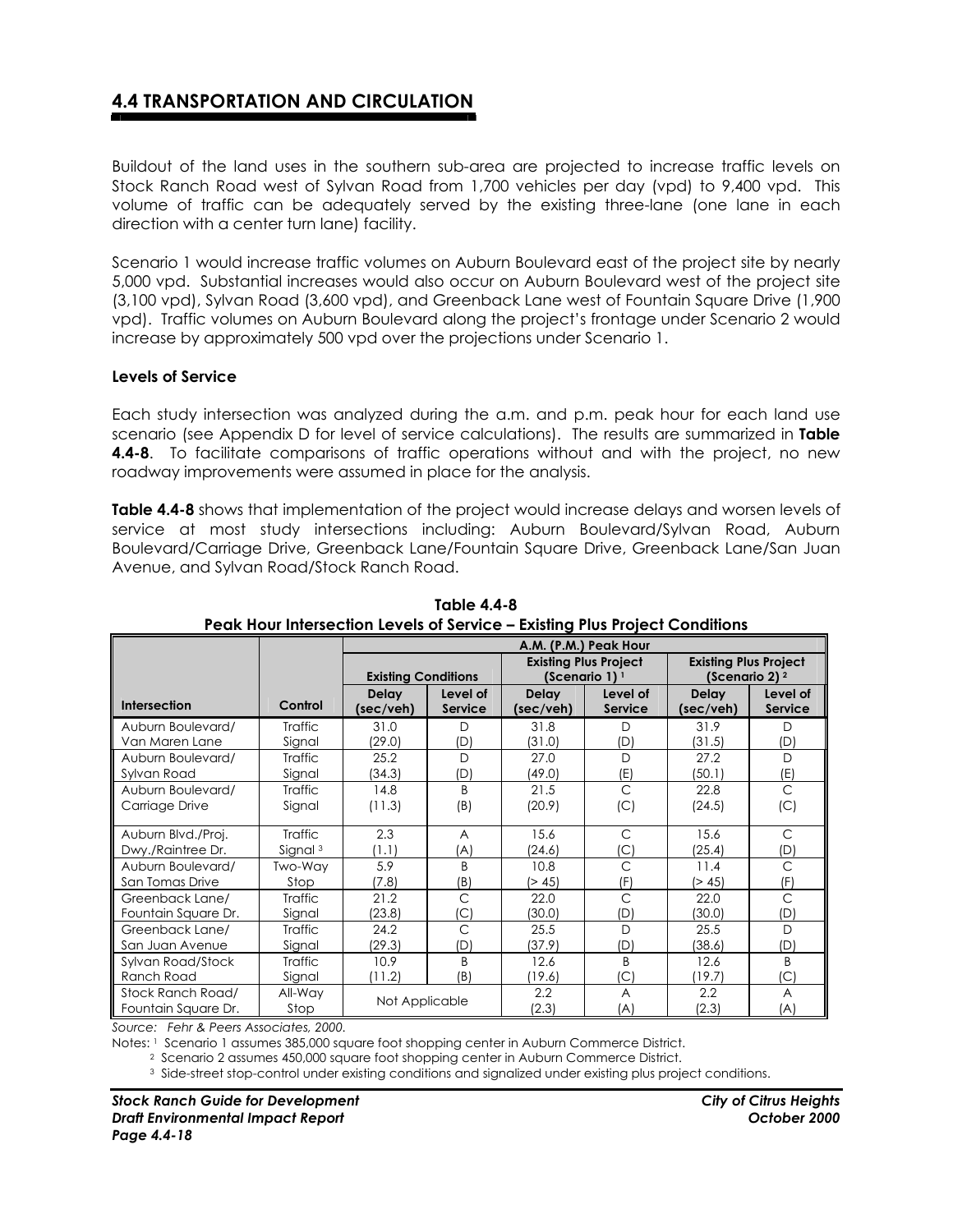The signalized Auburn Boulevard/Raintree Drive/Central Project Driveway intersection would operate at LOS C during the p.m. peak hour under Scenario 1 and at LOS D during the p.m. peak hour under Scenario 2. Operations at the unsignalized Auburn Boulevard/San Tomas Drive intersection would worsen to LOS F during the p.m. peak hour with each project alternative due to the substantial decrease in available gaps for side-street traffic.

### **Signal Warrant Analysis**

The addition of project traffic furthers the need for a traffic signal at the Auburn Boulevard/San Tomas Drive intersection.

### **Existing Conditions**

### **Intersection Impacts – Scenario 1 (385,000 sq. ft.)**

**Impact 4.4.1** The proposed project would result in significant impacts to LOS at four intersections assuming Scenario 1 is developed. A significant unavoidable impact would occur at Greenback Lane/San Juan Avenue.*Note: Impacts can be reduced to acceptable levels through the implementation of mitigation measures.* 

> The City of Citrus Heights has programmed and plans to construct improvements at the Auburn Boulevard/Sylvan Road/Old Auburn Road intersection that would fully mitigate the project's impact. Therefore, no project-specific mitigation is required.

Scenario 1 Significant impacts would occur at the following intersections as a result of the project:

(a) Auburn Boulevard/Sylvan Road – operations would worsen from LOS D to E and the average delay would increase by more than five seconds per vehicle during the p.m. peak hour.

The City of Citrus Heights 2000-2005 Capital Improvement Program (CIP) includes substantial expenditures to upgrade the Auburn Boulevard/Sylvan Road/Old Auburn Road intersection. Planned improvements include realigning the intersection approaches, undergrounding overhead utilities, improving storm drainage and pavement quality, installing state-of-the-art traffic signal equipment, and providing enhanced landscaping, street lighting, and signing. The improvements, which are estimated to cost nearly \$4.6 million are fully funded and expected to be completed in 2002-2003.

According to the preliminary intersection improvement plans, the eastbound and westbound approaches will be widened to include dual left-turn lanes, which would increase the intersection's capacity. With these improvements in place, operations at the intersection would improve from LOS E to D during the p.m. peak hour under existing plus project (Scenario 1) conditions. The resulting average delay per vehicle would be within five seconds of the existing average delay at the intersection.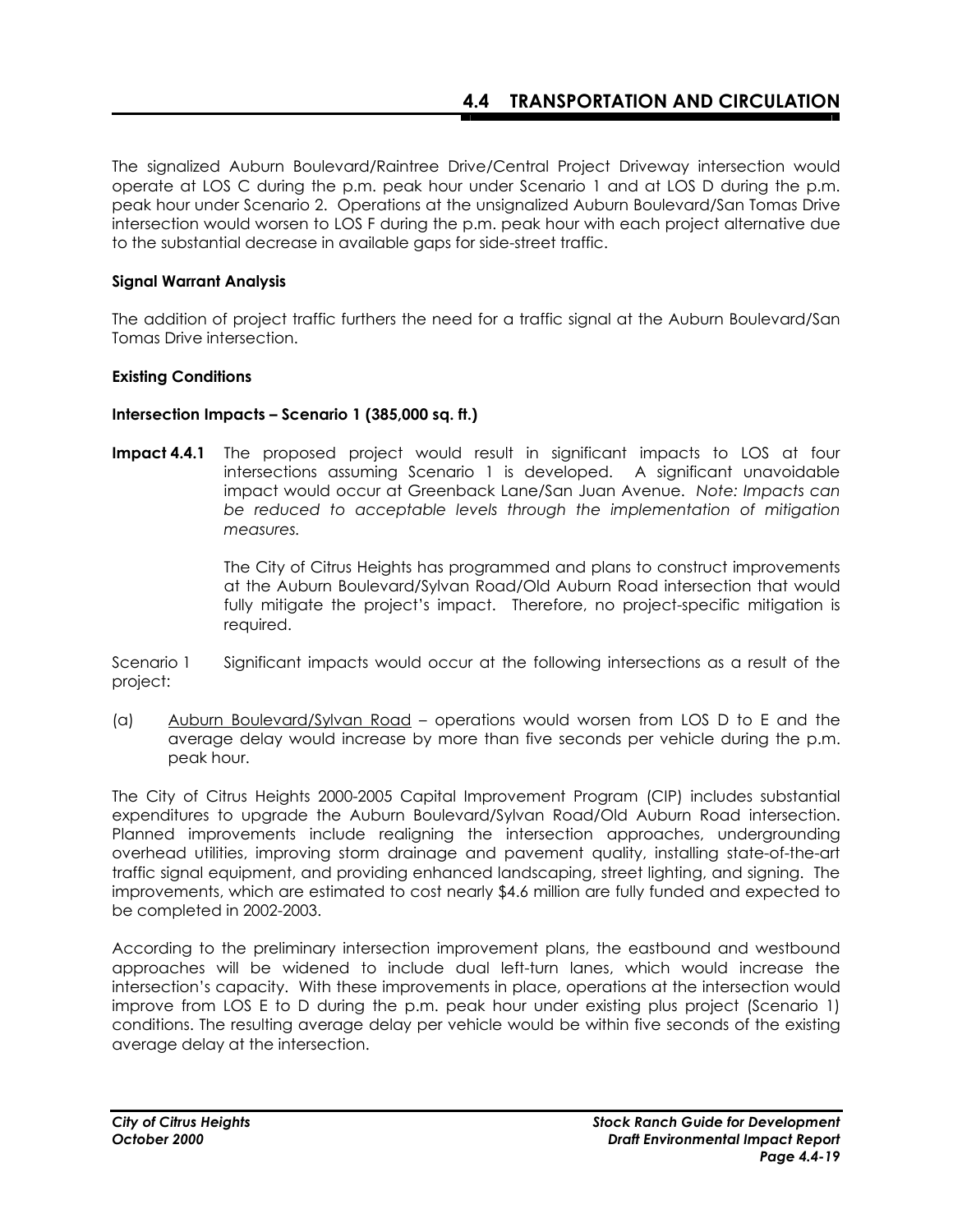(b) Auburn Boulevard/San Tomas Drive – operations would worsen from LOS B to F during the p.m. peak hour.

The City maintains a prioritized list (based on traffic volumes, accidents, driver confusion, etc.) of intersections for future traffic signals. According to City staff, the Auburn Boulevard/San Tomas Drive intersection is on the list, but not among the highest priority intersections. Implementation of the project accelerates the need for a traffic signal at this intersection. Mitigation Measure 4.4.1a addresses this impact.

(c) Greenback Lane/Fountain Square Drive – operations would worsen from LOS C to D during the p.m. peak hour.

Project impacts at this intersection would be fully mitigated by the concurrent widening of Greenback Lane between Dewey Drive and San Juan Avenue. Therefore, no project-specific mitigation is required.

The on going widening of Greenback Lane will result in a third through-lane on the eastbound and westbound Greenback Lane approaches to the Greenback Lane/Fountain Square Drive intersection. These improvements would restore operations to LOS C during the p.m. peak hour under existing plus project (Scenarios 1 & 2) conditions.

(d) Greenback Lane/San Juan Avenue – operations would worsen from LOS C to D during the a.m. peak hour and the average delay would increase by more than five seconds per vehicle during the p.m. peak hour, where operations are already at LOS D.

The City's CIP includes nearly \$1.9 million for intelligent traffic signal systems (signal controller upgrades fiber optic communications, signal interconnect, real-time monitoring), which will allow the City to optimize traffic signal timings to improve traffic flow and enhance traffic safety.

Although the Greenback Lane/San Juan Avenue intersection will benefit from the advanced traffic signal control technologies the City plans to implement on major travel corridors, operations are not expected to be improved to LOS C or better. Therefore, additional approach lanes would be necessary to fully mitigate the project's impact at this intersection. It is unlikely that any additional approach lanes could be constructed without requiring additional right-of-way. Since no feasible mitigation measures are available, this impact is considered **significant and unavoidable**.

**MM 4.4.1a** Auburn Boulevard/San Tomas Drive - Install a traffic signal at the Auburn Boulevard/San Tomas Drive intersection to improve operations to LOS B during the a.m. and p.m. peak hours under existing plus project (Scenario 1) conditions. The resulting spacing between this intersection and the adjacent signalized intersections would be adequate to facilitate progression of traffic through the Auburn Boulevard corridor.

> Responsibility for Implementation: Applicant Responsibility for Monitoring: City of Citrus Heights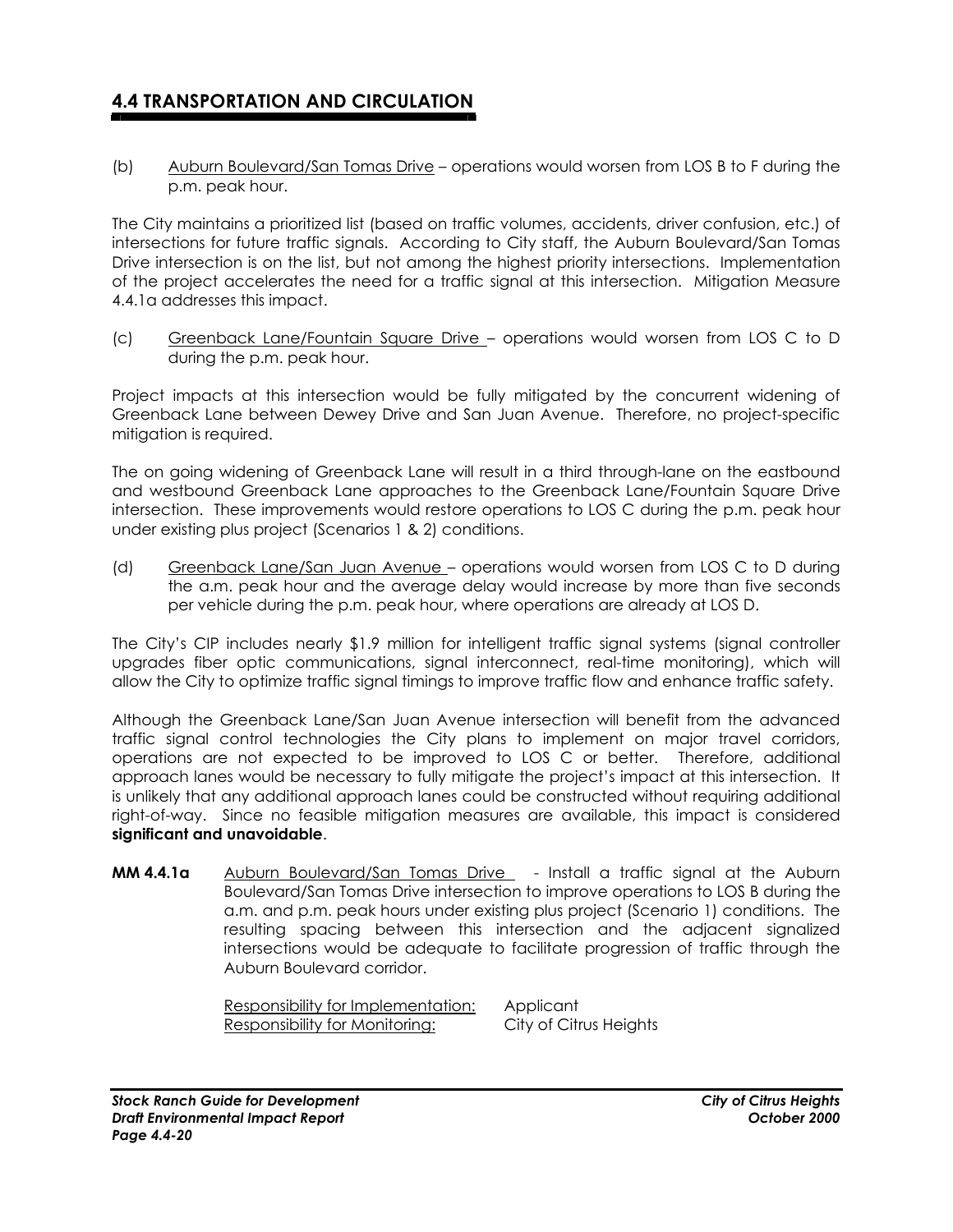Timing: Timing: Prior to issuance of any Certificate of Occupancy in the Auburn Commerce District.

### **Intersection Impacts – Scenario 2 (450,000 sq. ft.)**

**Impact 4.4.2** The proposed project would result in significant impacts to LOS at five intersections assuming Scenario 2 is developed. A significant unavoidable impact would occur at the Auburn Boulevard/Raintree Drive/Central Project Driveway intersection and the Greenback Lane/San Juan Avenue intersection. *Note: This impact can be mitigated to an acceptable level at Auburn Boulevard/Sylvan Road, Auburn Boulevard/San Tomas Drive and Greenback Lane/Fountain Square Drive intersections. See discussion below.* 

Scenario 2 Significant impacts would occur at the following intersections as a result of the project:

(a) Auburn Boulevard/Sylvan Road – operations would worsen from LOS D to E and the average delay would increase by more than five seconds per vehicle during the p.m. peak hour.

With the planned improvements (in the City's CIP) at the Auburn Boulevard/Sylvan Road/Old Auburn Road intersection in place, p.m. peak hour operations would remain at LOS E and average delay would still exceed the existing delay by more than five seconds. To fully mitigate the project's impact at this intersection, a second left-turn lane on the northbound approach would be necessary. This additional lane would improve operations to LOS C during the a.m. and p.m. peak hours under Scenario 2.

(b) Auburn Boulevard/San Tomas Drive – operations would worsen from LOS B to F during the p.m. peak hour.

Refer to discussion under Scenario 1, above, for Auburn Boulevard/San Tomas Drive and MM 4.4.1.

(c) Greenback Lane/Fountain Square Drive – operations would worsen from LOS C to D during the p.m. peak hour.

Refer to discussion under Scenario 1, above, for Greenback Lane/Fountain Square Drive.

(d) Greenback Lane/San Juan Avenue – operations would worsen from LOS C to D during the a.m. peak hour and the average delay would increase by more than five seconds per vehicle during the p.m. peak hour, where operations are already at LOS D.

Refer to discussion under Scenario 1, above, for Greenback Lane/San Juan Avenue.

(e) Auburn Boulevard/Raintree Drive/Central Project Driveway – operations would worsen to LOS D during the p.m. peak hour.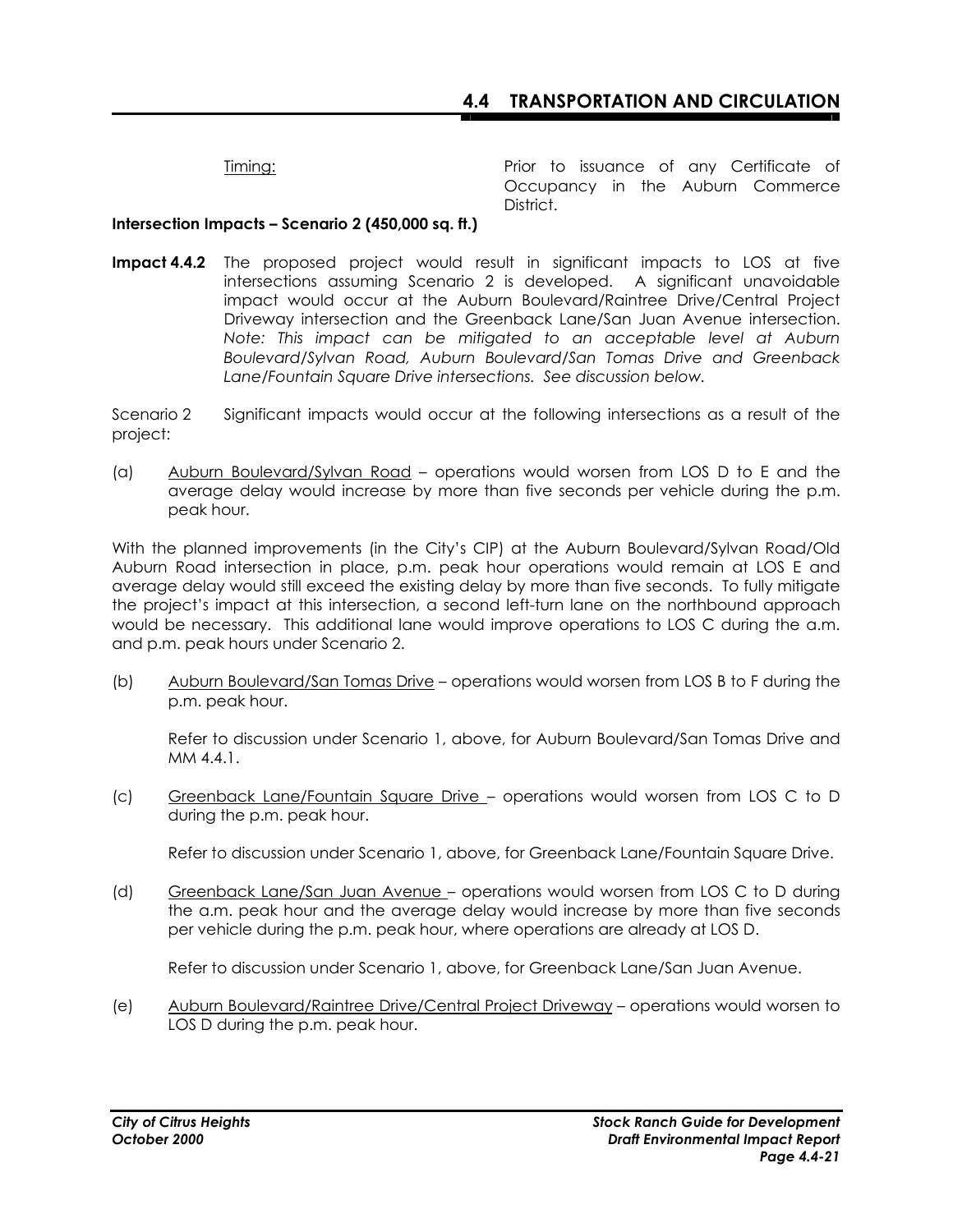A second westbound, left-turn lane at this intersection would restore operations to LOS C during the p.m. peak hour. However, additional right-of-way would likely be required on the south side of Auburn Boulevard to the east and/or west of the project site to provide the necessary transition lengths for the eastbound through-lanes. Trees located within the right-of-way may require removal to accommodate the additional left-turn lane. However, due to the uncertainty of being able to acquire the necessary right-of-way, the impact at Auburn Boulevard/Raintree Drive/Central Project Driveway is considered **significant and unavoidable**.

**MM 4.4.2a** Auburn Boulevard/Sylvan Road - Install a second left-turn lane on the northbound approach to the Auburn Boulevard/Sylvan Road/Old Auburn Road intersection.

| Responsibility for Implementation: | Applicant to pay/City to install           |
|------------------------------------|--------------------------------------------|
| Responsibility for Monitoring:     | City of Citrus Heights                     |
| <u>Timing:</u>                     | As part of the City's planned intersection |
|                                    | improvements                               |

**MM 4.4.2b** Auburn Boulevard/Raintree Drive/Central Project Driveway. The project applicant should install a second west-bound left turn land at the Auburn Boulevard/Raintree Drive/Central Project Driveway intersection prior to the issuance of any building Certificate of Occupancy in the Auburn Commerce District.

| Responsibility for Implementation: | Applicant                                   |
|------------------------------------|---------------------------------------------|
| Responsibility for Monitoring:     | City of Citrus Heights                      |
| Timing:                            | Prior to the issuance of any Certificate of |
|                                    | Occupancy in the Auburn Commerce            |
|                                    | <b>District</b>                             |

### **Neighborhood Traffic Impacts – Scenario 1 (385,000 sq. ft.) and Scenario 2 (450,000 sq. ft.)**

**Impact 4.4.3** Both scenarios would result in increased traffic on Carriage Drive, which already exceeds the City's threshold of 3,000 vehicles per day for local streets. This is considered a significant and unavoidable impact.

The project applicant should implement a traffic monitoring program to measure daily and peak hour traffic levels and "cut-through" traffic on Carriage Drive and Raintree Drive before the project opens and at several intervals (to be determined by the City) after the project opens. Should a significant increase in either total or "cut-through" traffic be observed, the project applicant should work with City staff to identify "traffic calming" measures that would reduce or eliminate the increase.

The project applicant should ensure the availability of funds to implement the necessary traffic calming measures through either a direct deposit to the City, the issuance of a bond, or other financial mechanisms acceptable to the City. The cost to design and install the traffic calming measures is not expected to exceed \$100,000. Any monies not needed for traffic calming measures would be refunded to the project applicant.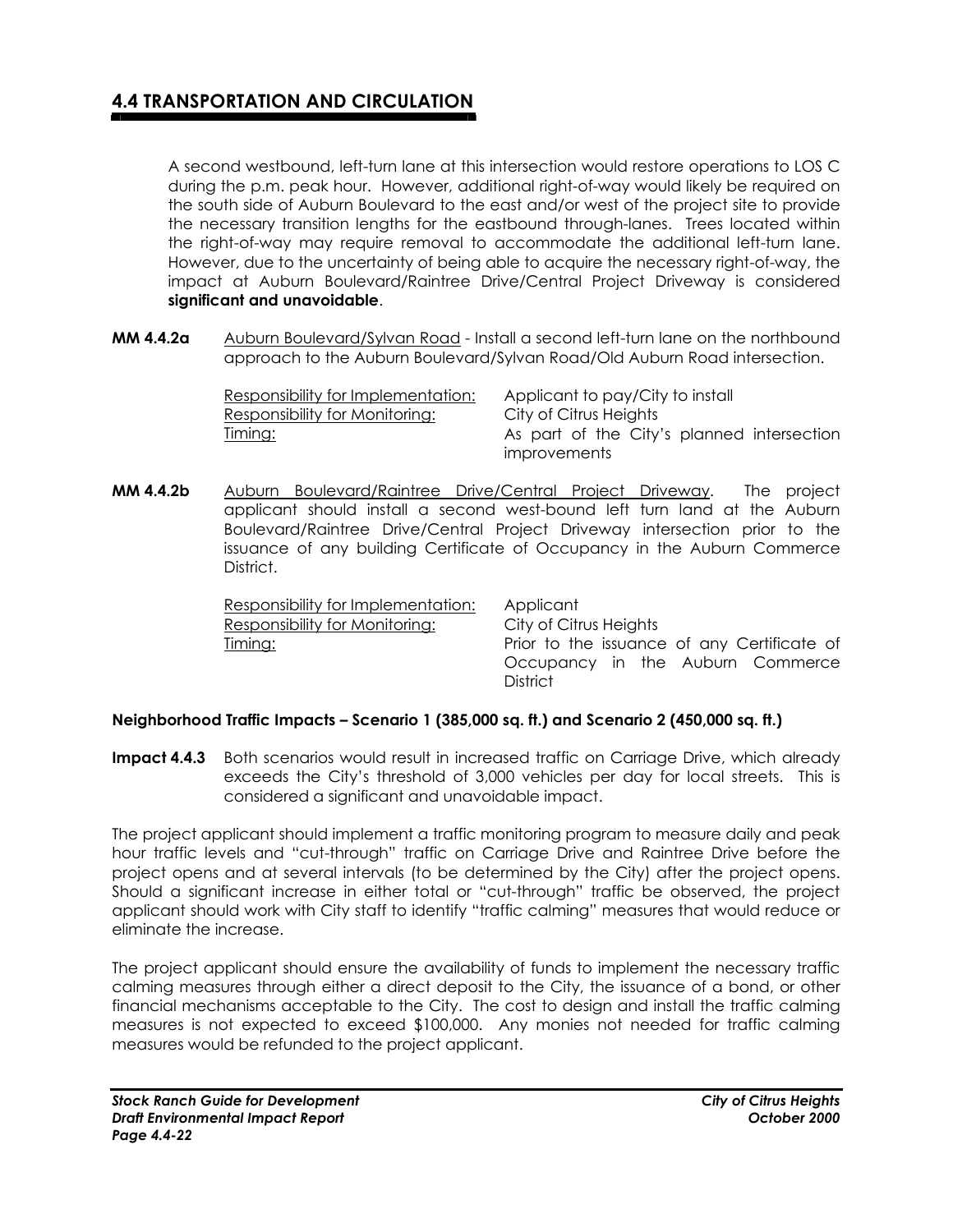**MM 4.4.3a** Implement a traffic-monitoring program to ensure the availability of funds to construct the needed "traffic calming" measures.

| Responsibility for Implementation: | Applicant to pay                                    |
|------------------------------------|-----------------------------------------------------|
| Responsibility for Monitoring:     | City of Citrus Heights                              |
| <u>Timing:</u>                     | Prior to the issuance of Certificate of             |
|                                    | Occupancy in the Auburn Commerce<br><b>District</b> |

Implementation of MM 4.4.3a would lessen the significance of Impact 4.4.3, but not to a lessthan-significant level since it is unknown whether measures will be available to reduce traffic levels on Carriage Drive to "no project" levels. Therefore, Impact 4.4.3 is **considered significant and unavoidable**.

#### **Queuing Problems at Main Project Access on Auburn Boulevard – Scenario 1 (385,000 sq. ft.)**

**Impact 4.4.4** Development of Scenario 1 would increase traffic queuing in the westbound leftturn lane at the Auburn Boulevard/Raintree Drive/Central Project Driveway Intersection. *This impact is less than significant, and does not require mitigation.*

The 95<sup>th</sup> percentile vehicle queue (i.e., the length of queue that would be exceeded less than five percent of the time during the peak hour) in the westbound left-turn lane at the signalized Auburn Boulevard/Raintree Drive/Central Project Driveway intersection is estimated to be about 350 feet, which is the amount of storage to be provided. Thus, no queuing problems are expected and this impact is considered to be **less-than-significant**.

### **Queuing Problems at Main Project Access on Auburn Boulevard – Scenario 2 (450,000)**

**Impact 4.4.5** Development of Scenario 2 would increase traffic queuing in the westbound leftturn lane at the Auburn Boulevard/Raintree Drive/Central Project Driveway intersection beyond available storage capacity. This is considered a significant unavoidable impact. *Note: This impact would remain significant following implementation of mitigation measures. See discussion below.* 

Vehicle queues in the westbound left-turn lane at the signalized Auburn Boulevard/Raintree Drive/Central Project Driveway intersection is estimated to be 410 feet. This queue would exceed the available storage and result in spillbacks into the adjacent through lane. Thus, this impact is considered to be significant.

**MM 4.4.5a** Implement MM 4.4.2b - Implementation of this mitigation measure would provide two westbound left-turn lanes, which would be sufficient to accommodate the 410-foot vehicle storage requirement.

> While MM 4.4.2b would provide additional turn lanes, since additional right-ofway would be needed to accommodate these lanes, this impact would remain **significant and unavoidable**.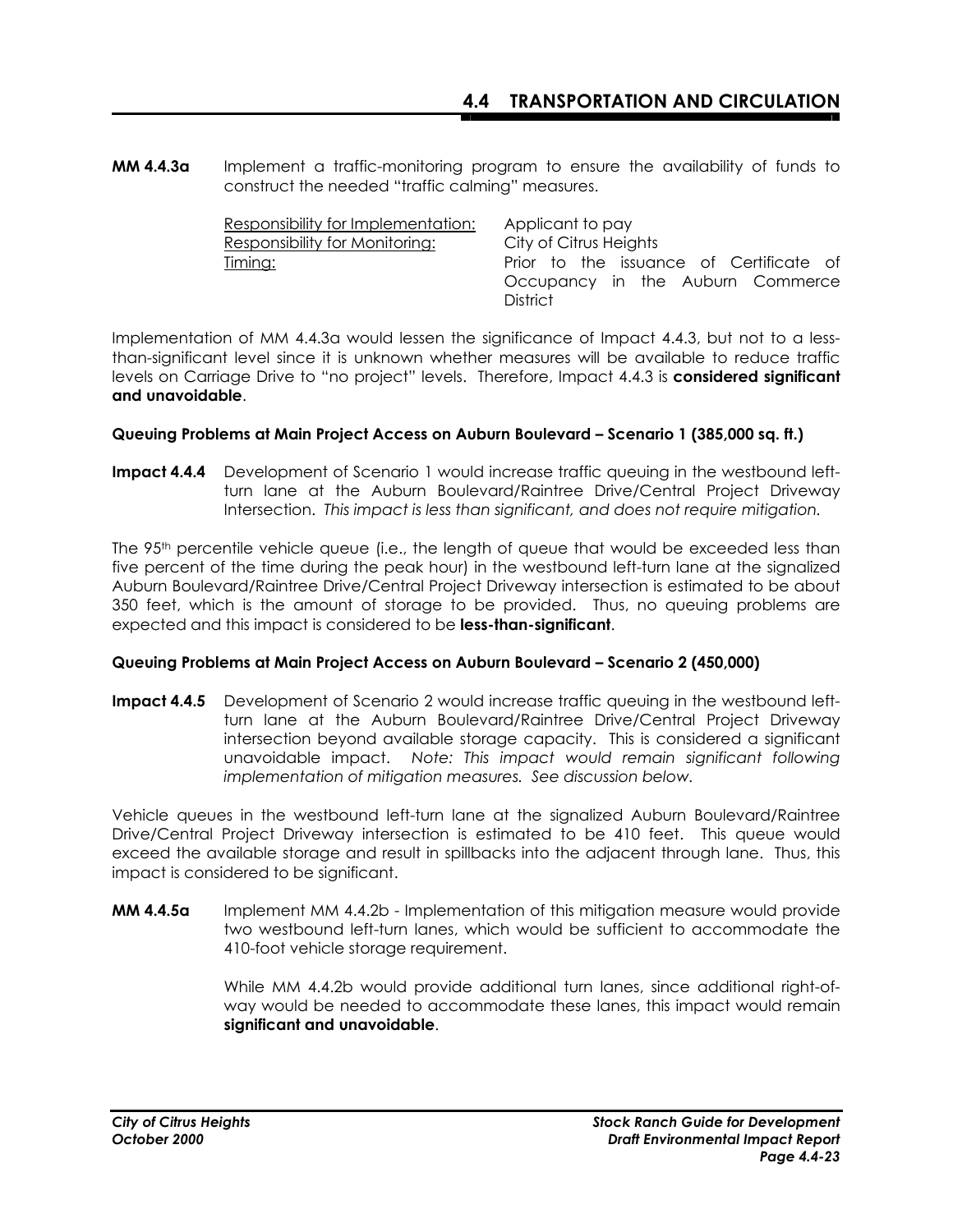#### **Operational Problems at Auburn Boulevard/Raintree Drive - Scenario 1 (385,000 sq. ft.) and Scenario 2 (450,000 sq. ft.)**

**Impact 4.4.6** Queued vehicles on Raintree Drive resulting from development of 385,000 square feet or 450,000 square feet of shopping center uses could interfere with turning movements into and out of the adjacent frontage road that parallels Auburn Boulevard. This is considered a significant impact. *Note: This impact can be mitigated to an acceptable level. See discussion below.*

Both scenarios include the installation of a traffic signal at the Auburn Boulevard/Raintree Drive/Central Project Driveway intersection. The resulting traffic operations with the traffic signal would increase delays and queuing on the Raintree Drive approach to the intersection. This is considered a significant impact requiring the following mitigation.

- **MM 4.4.6a** Install the following "Phase I" roadway improvements on Raintree Drive (see **Figure 4.4-6**):
	- Install "Do Not Block Intersection" pavement markings at the Raintree Drive/Frontage Road intersection.

If motorists do not comply with the intersection markings and if queuing or operational problems occur, the project applicant, at the direction of City staff, should install the following "Phase II" roadway improvements on Raintree Drive and Auburn Boulevard (see **Figure 4.4-6**):

- Remove the "Do Not Block Intersection" pavement markings and construct a narrow raised median on Raintree Drive that extends approximately 75 feet back from the stopbar at the Auburn Boulevard/Raintree Drive intersection to physically prohibit left-turn movements at the frontage road intersection; and
- Construct a right-turn only vehicular access in the landscaped area on Auburn Boulevard at Coachman Way.

 Implementation of Mitigation Measure 4.4.6a would reduce the significance of Impact 4.4.6 to a **less-than-significant** level.

| Responsibility for Implementation:    | Applicant                                   |
|---------------------------------------|---------------------------------------------|
| <b>Responsibility for Monitoring:</b> | City of Citrus Heights                      |
| <u>Timing:</u>                        | Prior to the issuance of any Certificate of |
|                                       | Occupancy for Phase I in the Auburn         |
|                                       | Commerce District                           |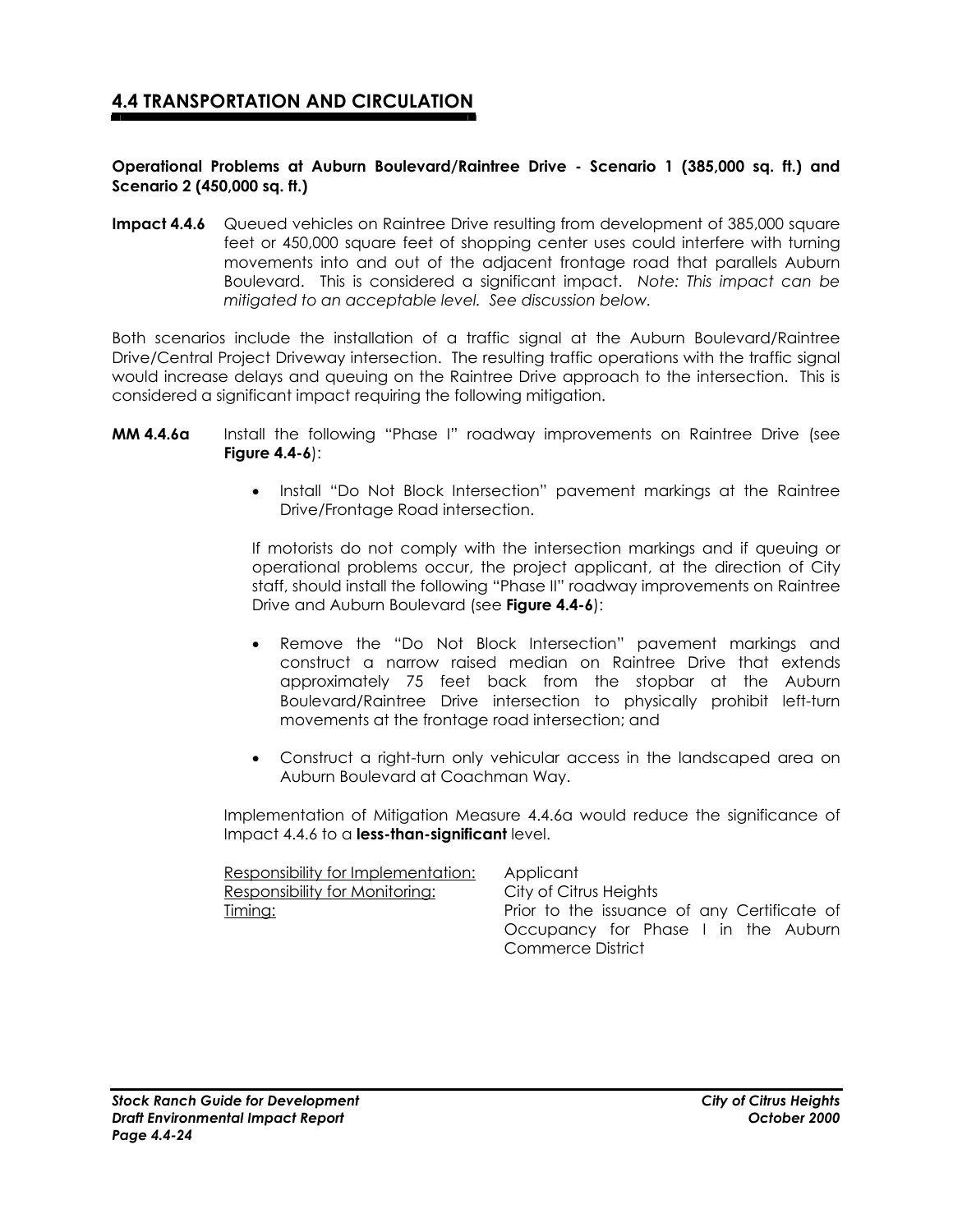

 **Figure 4.4-6 Recommended Improvements on Raintree Drive** 

*Source: Fehr & Peers Associates, Inc. 2000*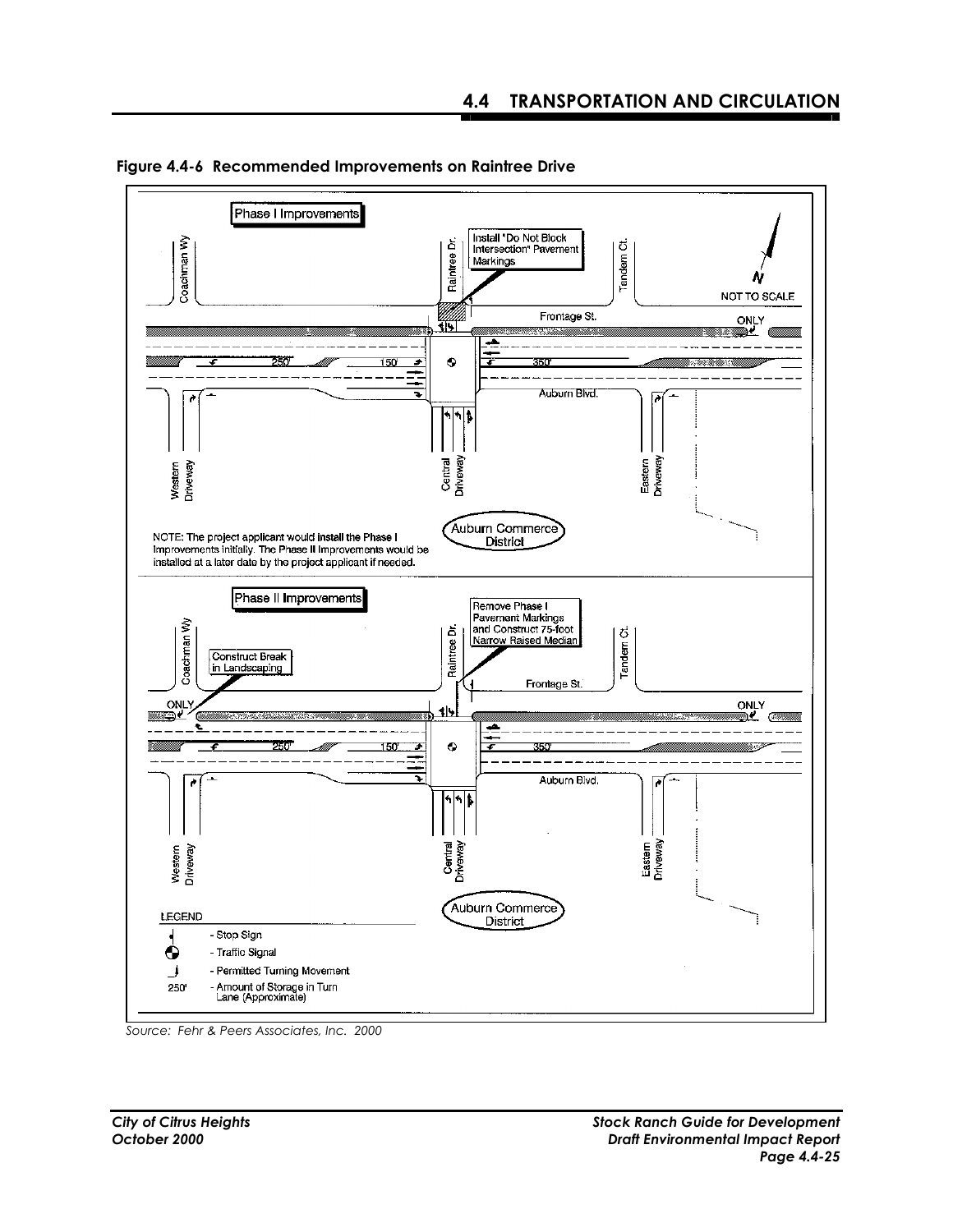### **Impacts to Transit System - Scenario 1 (385,000 sq. ft.) and Scenario 2 (450,000 sq. ft.)**

**Impact 4.4.7** Development of either Scenario 1 or 2 would increase the demand for transit service in the study area. However, neither scenario would interfere with existing or planned transit services in the area. This impact is considered less-thansignificant and does not require mitigation.

The Stock Ranch Draft Guide for Development (EIP Associates, August 2000) indicates that transit shelters would be provided to serve the retail uses in the Auburn Commerce District. The project applicant should work with the City of Citrus Heights and Sacramento Regional Transit to identify appropriate locations for these transit facilities along the project's frontages on Auburn Boulevard and Sylvan Road.

#### **Impacts to Bicycle/Pedestrian System - Scenario 1 (385,000 sq. ft.) and Scenario 2 (450,000 sq. ft.)**

**Impact 4.4.8** Development of either Scenario 1 or Scenario 2 would not interfere with existing or planned bicycle or pedestrian facilities in the area. This impact is considered less-than-significant and does not require mitigation.

The Stock Ranch Draft Guide for Development describes the pedestrian and bicycle facilities that would be provided on-site. Pedestrian trails would be provided in open space areas and across Arcade Creek via a bicycle/pedestrian bridge. A continuous pedestrian/bicycle facility would link the bridge and the transit shelter on Auburn Boulevard. In addition, a nine-foot wide concrete bicycle/pedestrian path would be constructed along the project's frontage on Auburn Boulevard.

**Figure 4.4-7** and **Figure 4.4-8** illustrate the project-specific mitigation measures recommended for Scenario 1 (385 ksf Shopping Center in Auburn Commerce District) and Scenario 2 (450 ksf Shopping Center in Auburn Commerce District), respectively.

### *4.4.6 CUMULATIVE IMPACTS*

### **Cumulative Plus Project Conditions**

Fehr & Peers Associates used the version of the SACMET 2022 Travel Demand Model that reflects the City's General Plan land use and roadway network assumptions to perform the cumulative analysis. The land uses representing Stock Ranch were removed from the model and the model was then run. The expected increase in traffic between the base year (1997) and cumulative (2022) models was added to the existing traffic volumes to represent "cumulative without project" conditions. **Figure 4.4-9** displays the a.m. and p.m. peak hour traffic forecasts at the study intersections for this condition.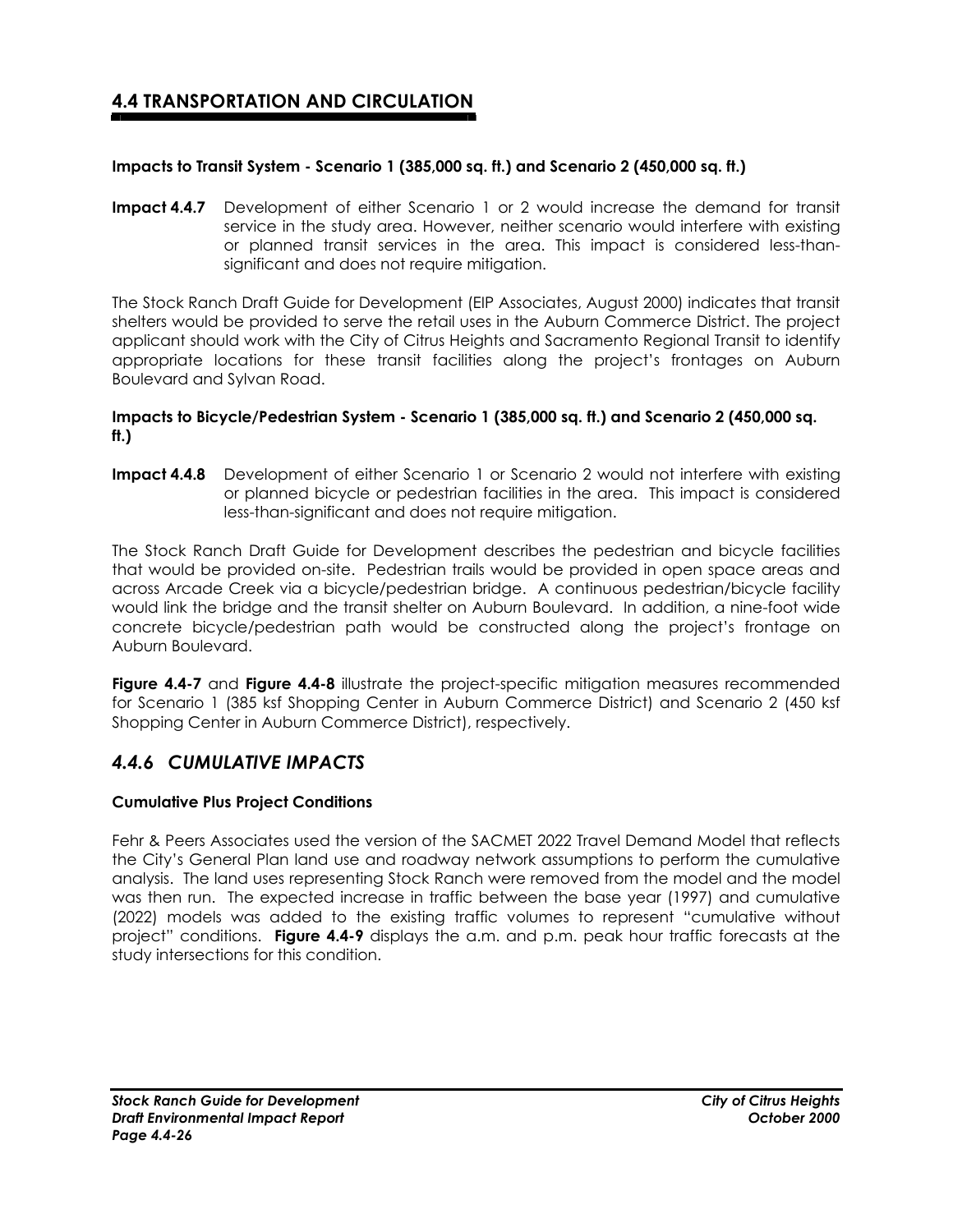

**Figure 4.4-7: Project-Specific Mitigation Measures for Scenario 1 (385,000 sq. ft. Shopping Center)** 

*Source: Fehr & Peers Associates, Inc. 2000*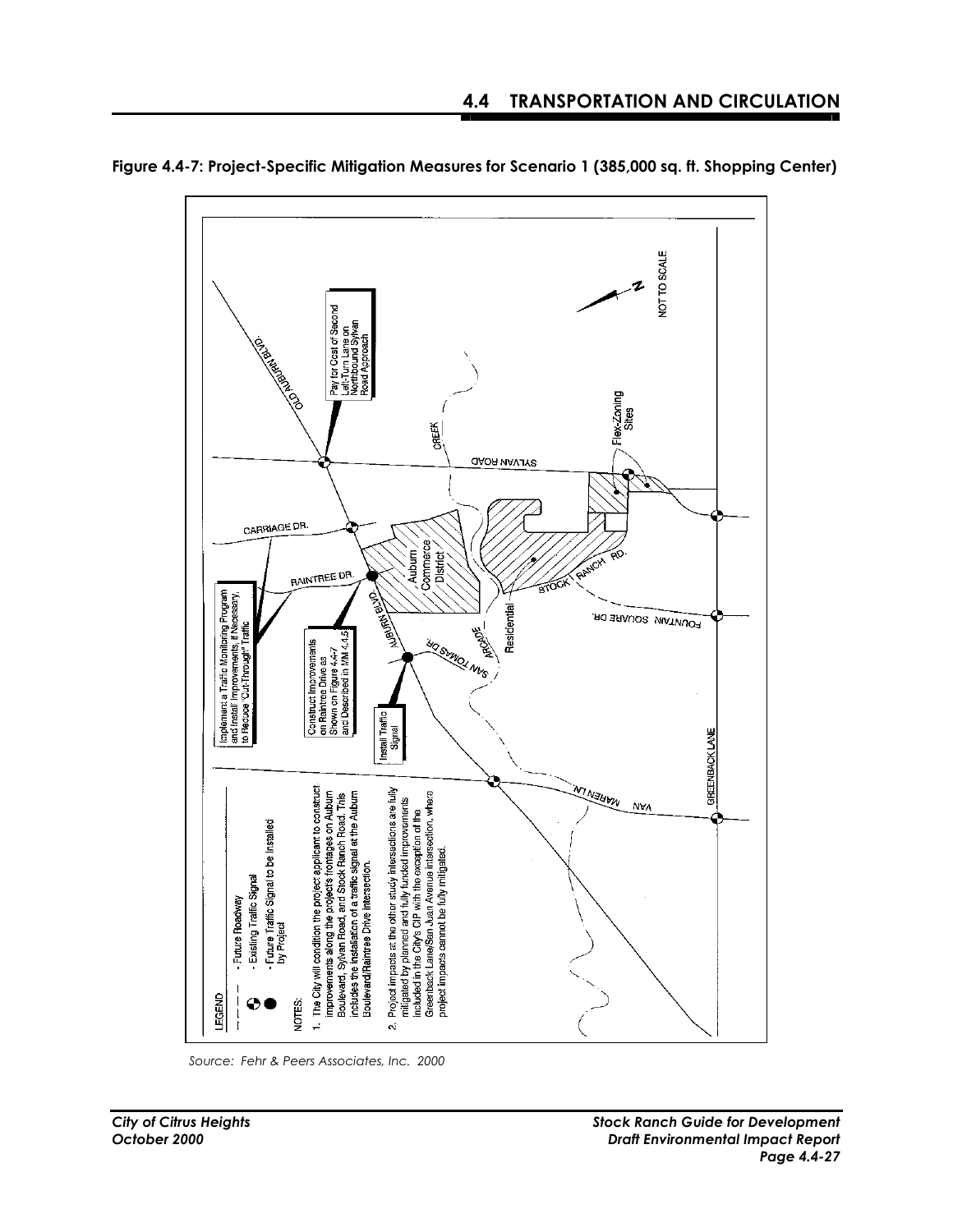

**Figure 4.4-8: Project-Specific Mitigation Measures for Scenario 2 (450,000 sq. ft. Shopping Center)** 

*Source: Fehr & Peers Associates, Inc. 2000*

*Stock Ranch Guide for Development City of Citrus Heights Draft Environmental Impact Report October 2000 Page 4.4-28*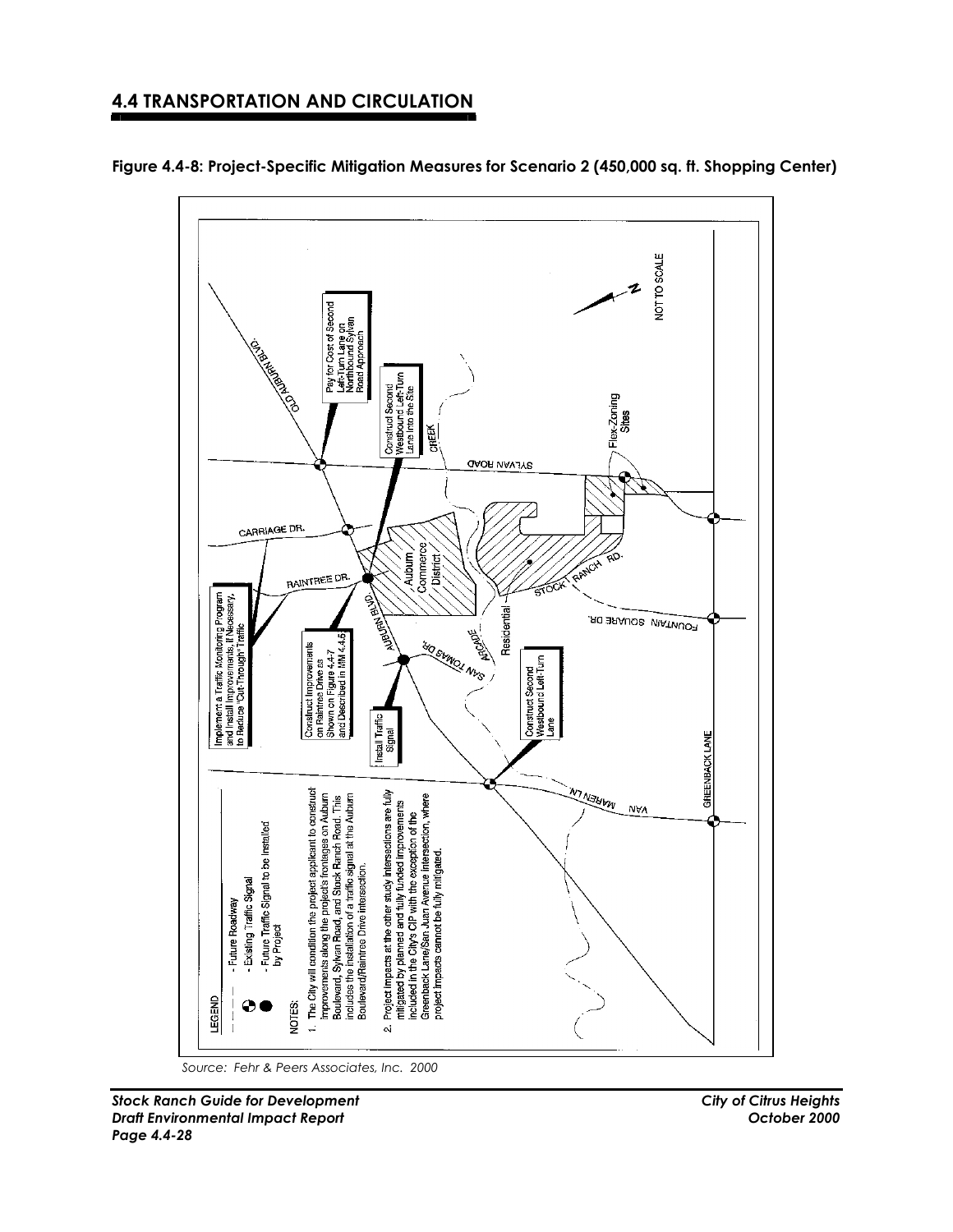

**Figure 4.9-9:Peak Hour Traffic Volumes & Lane Configurations–Cumulative No Project Conditions** 

*Source: Fehr & Peers Associates, Inc. 2000*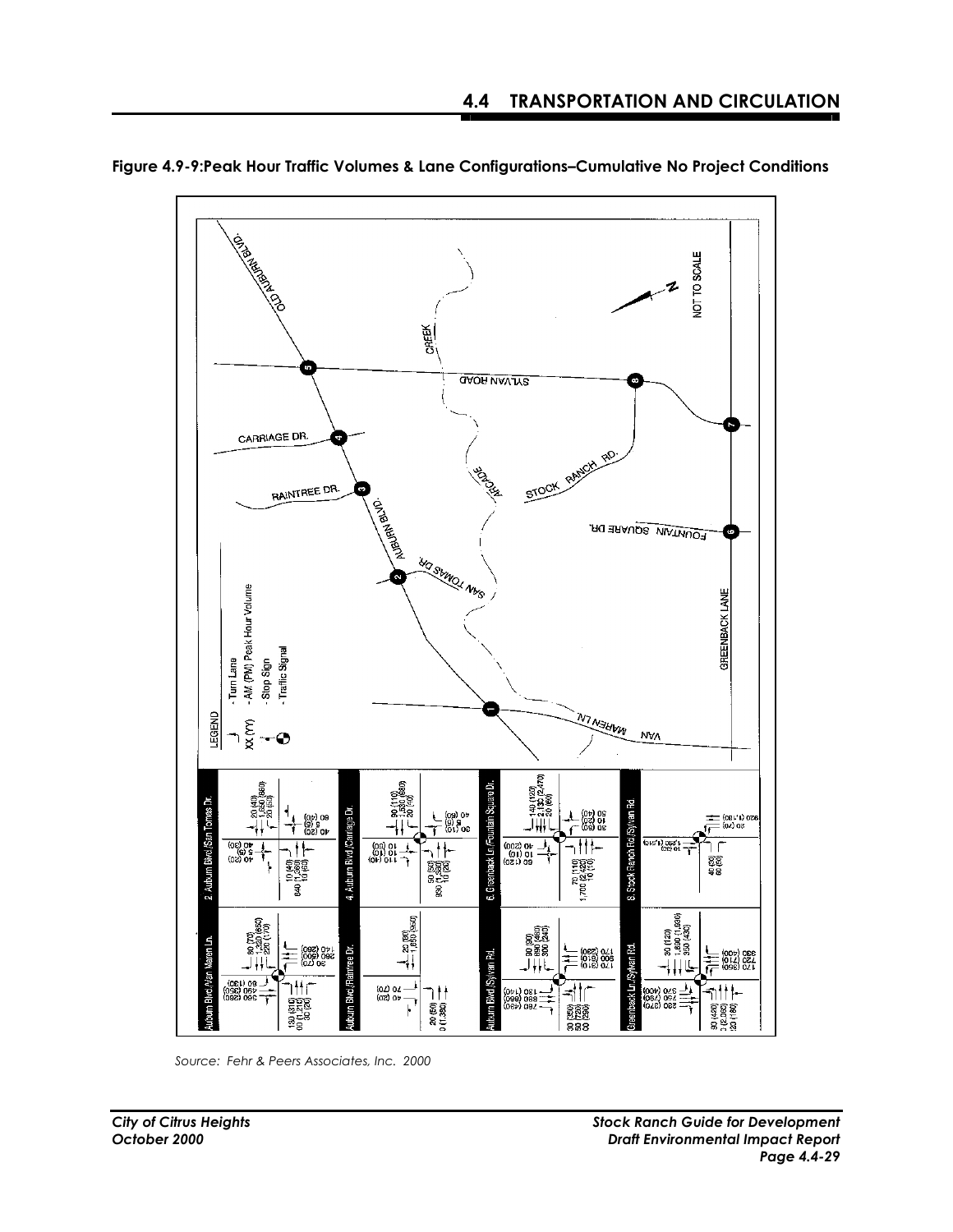No new roadway improvements were assumed within the study area under cumulative conditions with the exception of the on-going Greenback Lane widening project, which will add a third through lane on the Greenback Lane approaches to Fountain Square Drive.

**Levels of Service.** Each study intersection was analyzed during the a.m. and p.m. peak hours under cumulative conditions with each land use scenario (see **Appendix D** for level of service calculations). The results are summarized in **Table 4.4-10**.

Three study intersections are projected to operate at LOS E or worse under "cumulative no project" conditions. Each project land use scenario exacerbates unacceptable operations at these intersections and degrades the level of service at two other study intersections.

#### **Intersection Impacts – Scenario 1 (385,000 sq. ft.)**

- **Impact 4.4.9** The proposed project result in significant impacts at three intersections under cumulative conditions for Scenario 1. A significant unavoidable impact would occur at Greenback Lane/San Juan Avenue.*Note: This impact can be mitigated to an acceptable level at two intersections. However, impacts at the Greenback Lane/San Juan Avenue intersection would remain significant and unavoidable. See discussion below.*
- Scenario 1 Significant impacts would occur at the following intersections as a consequence of the project:
- (a) Auburn Boulevard/Sylvan Road operations would worsen from LOS D to E during the a.m. peak hour and from LOS E to F during the p.m. peak hour (with average delays increasing by more than five seconds per vehicle).

Development of Scenario 1 would result in extended delays at the Auburn Boulevard/Sylvan Road intersection. An additional left turn lane is needed on the northbound approach to the Auburn Boulevard/Sylvan Road/Old Auburn Road intersection to restore operations to LOS D during the a.m. and p.m. peak hours under cumulative with project (Scenario 1) conditions.

(b) Auburn Boulevard/San Tomas Drive – project traffic would exacerbate LOS F operations during the a.m. and p.m. peak hours (average delay would increase by more than five seconds per vehicle).

Development of Scenario 1 would result in extended delays at the Auburn Boulevard/San Tomas Drive intersection. A traffic signal is needed at this intersection to improve operations to LOS B during the a.m. and p.m. peak hours under cumulative with project (Scenario 1) conditions.

(c) Greenback Lane/San Juan Avenue – project traffic would worsen operations from LOS D to E during the a.m. peak hour and exacerbate LOS F operations during the p.m. peak hour (average delay would increase by more than five seconds per vehicle).

No feasible mitigation measures are available to reduce delay times at the intersection of Greenback Lane and San Juan Avenue. Therefore, this impact is **considered significant and unavoidable**.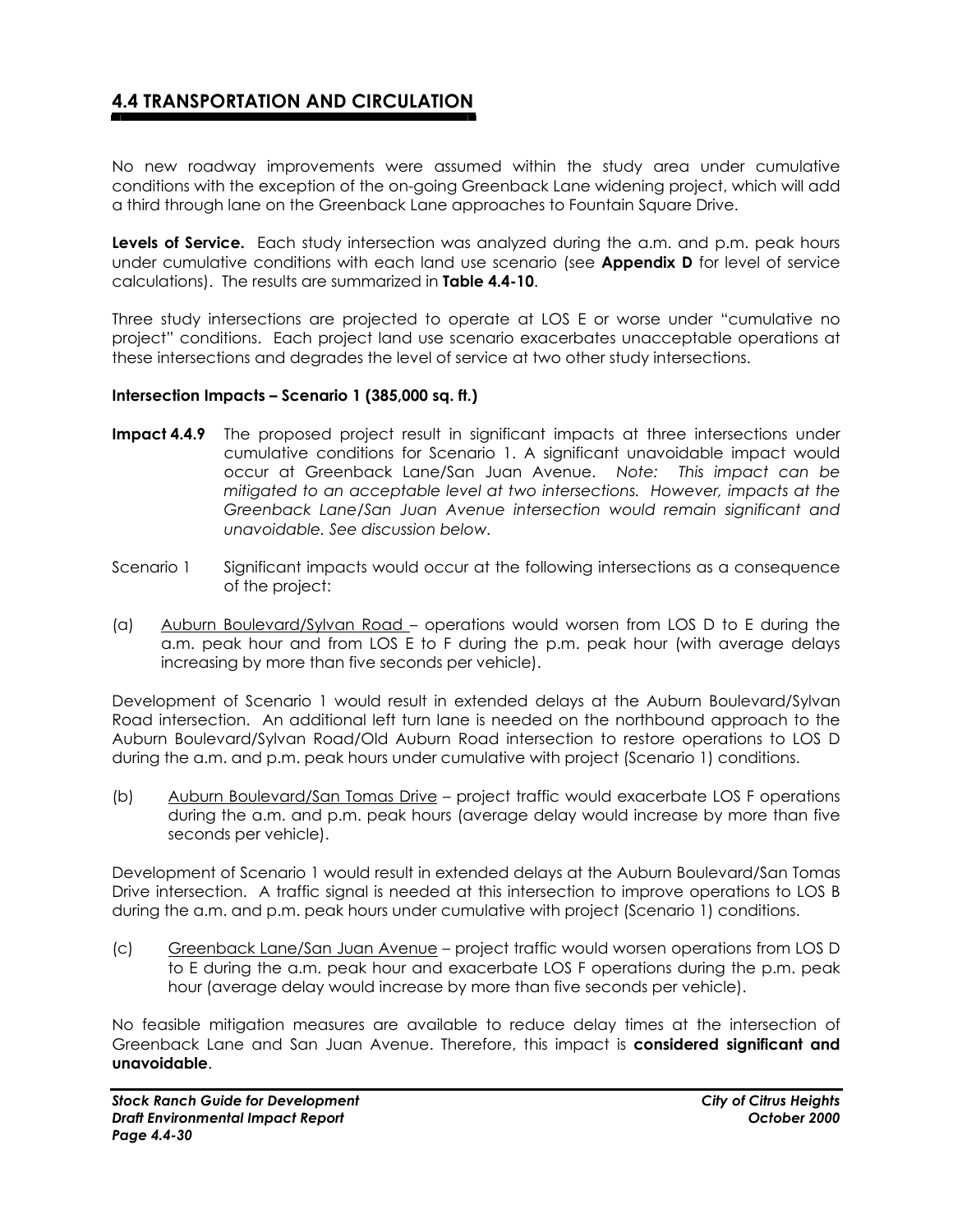|                                                      | <b>Traffic Volume (Both Directions)</b> |                           |                          |                            |                           |                          |                            |                                         |                            |  |
|------------------------------------------------------|-----------------------------------------|---------------------------|--------------------------|----------------------------|---------------------------|--------------------------|----------------------------|-----------------------------------------|----------------------------|--|
|                                                      |                                         | A.M. Peak Hour            |                          |                            | P.M. Peak Hour            |                          |                            | <b>Daily</b>                            |                            |  |
| <b>Roadway Segment</b>                               | Cum.<br><b>No</b><br>Proj.              | Cum.<br>+ Proi<br>(Sc. 1) | Cum<br>+ Proj<br>(Sc. 2) | Cum.<br><b>No</b><br>Proj. | Cum.<br>+ Proj<br>(Sc. 1) | Cum<br>+ Proj<br>(Sc. 2) | Cum.<br><b>No</b><br>Proj. | <b>Cum. +</b><br><b>Proj</b><br>(Sc. 1) | $Cum +$<br>Proj<br>(Sc. 2) |  |
| Auburn Boulevard - Van<br>Maren Ln. to Raintree Dr.  | 2,590                                   | 2,690                     | 2,710                    | 2,380                      | 2,840                     | 2,880                    | 24,000                     | 27,100                                  | 27,300                     |  |
| Auburn Boulevard-<br>Raintree Dr. to Sylvan Rd       | 2,660                                   | 2.830                     | 2.850                    | 2.480                      | 3.210                     | 3.290                    | 24,900                     | 29,800                                  | 30,300                     |  |
| Sylvan Road - Auburn<br><b>Blvd.</b> to Greenback Ln | 2,260                                   | 2,420                     | 2,430                    | 2,750                      | 3,220                     | 3,250                    | 26,800                     | 30,400                                  | 31,200                     |  |
| Greenback Lane – west of<br>Fountain Square Drive    | 4,000                                   | 4,130                     | 4,130                    | 5,180                      | 5,360                     | 5,360                    | 58,500                     | 60,400                                  | 60,400                     |  |
| Greenback Lane – east of<br>Fountain Square Drive    | 4,080                                   | 4,130                     | 4,130                    | 5.310                      | 5,400                     | 5,400                    | 59,800                     | 60,700                                  | 60,700                     |  |
| Stock Ranch Road                                     | 120                                     | 420                       | 420                      | 180                        | 1,030                     | 1,030                    | 1,800                      | 9,500                                   | 9,500                      |  |
| Fountain Square Drive                                | 320                                     | 440                       | 440                      | 570                        | 660                       | 660                      | 5,200                      | 6,400                                   | 6,400                      |  |
| Raintree Drive                                       | 150                                     | 160                       | 160                      | 190                        | 210                       | 210                      | 2,000                      | 2,200                                   | 2,200                      |  |
| Carriage Drive                                       | 270                                     | 280                       | 280                      | 260                        | 290                       | 290                      | 3,500                      | 3,700                                   | 3,700                      |  |

**Table 4.4-9 Traffic Volume Forecasts – Cumulative Conditions** 

Note: Traffic volumes projected on some minor streets (e.g., Carriage Drive, Stock Ranch Road) under "cumulative no project" have increased over existing conditions due to rounding. *Source: Fehr & Peers Associates, 2000* 

**MM 4.4.9a** Construct a second left-turn lane on the northbound approach to the Auburn Boulevard/Sylvan Road/Old Auburn Road intersection in addition to the City's planned CIP improvements.

| Responsibility for Implementation: | Applicant to pay fair share for construction.  |
|------------------------------------|------------------------------------------------|
| Responsibility for Monitoring:     | City of Citrus Heights to construct additional |
|                                    | lane.                                          |
| <u>Timing:</u>                     | Prior to the issuance of any Certificate of    |
|                                    | Occupancy.                                     |

**MM 4.4.9b** Implement Mitigation Measure 4.4.2a

Implementation of these mitigation measures would lessen the project's (Scenario 1) impacts to less-than-significant levels at all intersections except the Greenback Lane/San Juan Avenue intersection, which would remain a **significant and unavoidable impact**.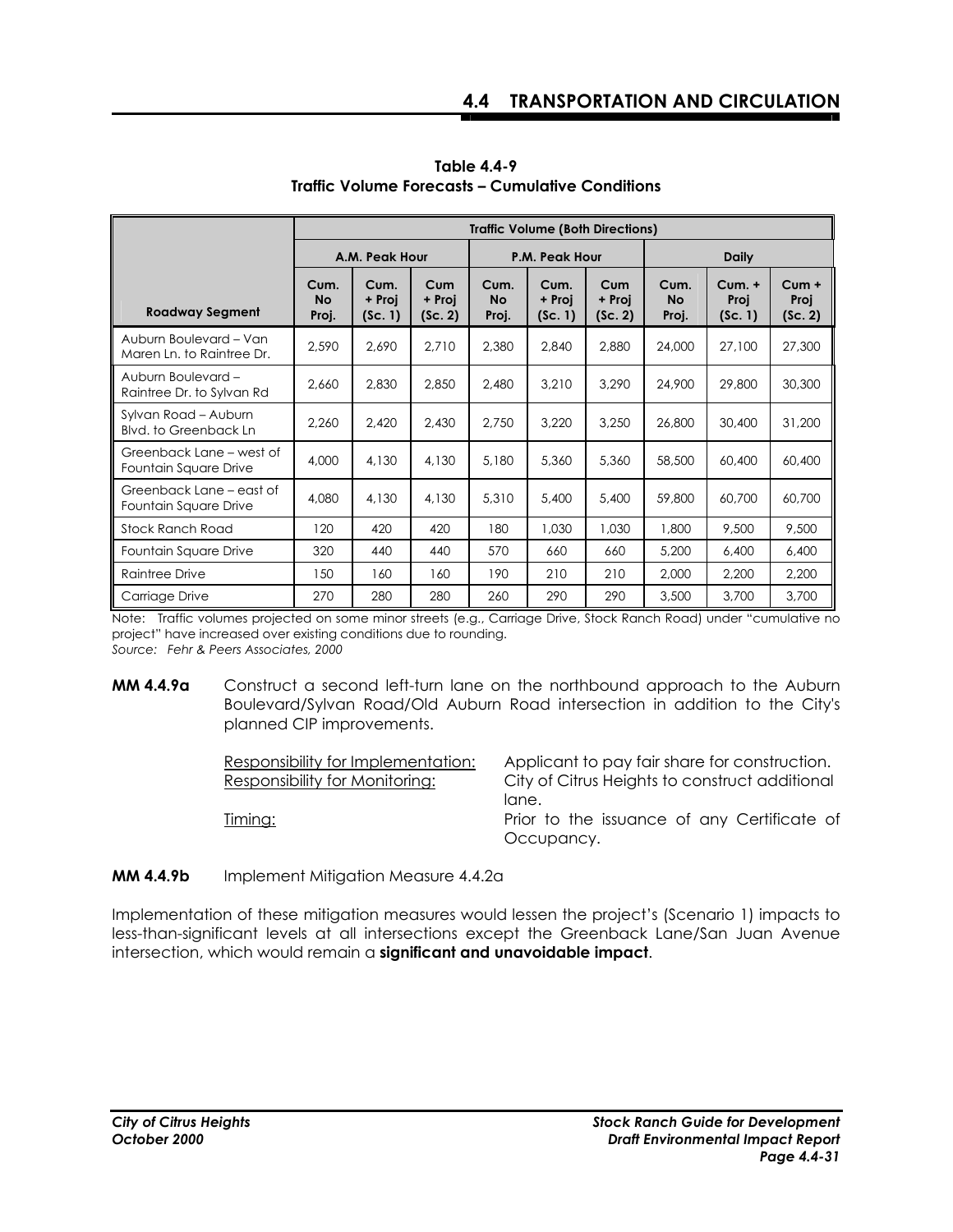|                                               |                                | A.M. (P.M.) Peak Hour                             |                            |                           |                                |                    |                                                             |  |
|-----------------------------------------------|--------------------------------|---------------------------------------------------|----------------------------|---------------------------|--------------------------------|--------------------|-------------------------------------------------------------|--|
|                                               |                                | <b>Cumulative No Project</b><br><b>Conditions</b> |                            |                           | <b>Cumulative Plus Project</b> |                    | <b>Cumulative Plus</b><br>Project (Scenario 2) <sup>2</sup> |  |
|                                               |                                |                                                   |                            | (Scenario 1) $1$          |                                |                    |                                                             |  |
| Intersection                                  | Control                        | <b>Delay</b><br>(sec/veh)                         | Level of<br><b>Service</b> | <b>Delay</b><br>(sec/veh) | Level of<br>Service            | Delay<br>(sec/veh) | Level of<br><b>Service</b>                                  |  |
| Auburn<br><b>Boulevard/Van</b><br>Maren Lane  | <b>Traffic</b><br>Signal       | 36.2<br>(32.5)                                    | D<br>(D)                   | 37.7<br>(36.8)            | D.<br>(D)                      | 38.3<br>(37.9)     | $\Box$<br>(D)                                               |  |
| Auburn<br>Boulevard/Sylvan<br>Road            | <b>Traffic</b><br>Signal       | 37.5<br>(45.7)                                    | $\mathsf{D}$<br>(E)        | 42.4<br>(> 60)            | E<br>(F)                       | 42.7<br>(> 60)     | E<br>(F)                                                    |  |
| Auburn<br>Boulevard/<br>Carriage Drive        | <b>Traffic</b><br>Signal       | 17.1<br>(11.6)                                    | $\mathsf{C}$<br>(B)        | 22.1<br>(22.3)            | $\mathsf{C}$<br>(C)            | 23.3<br>(23.4)     | $\mathsf{C}$<br>(C)                                         |  |
| Auburn Blvd./Proj.<br>Dwy./Raintree Dr.       | Traffic<br>Signal <sup>3</sup> | 9.2<br>(2.0)                                      | <sub>R</sub><br>(A)        | 20.3<br>(24.6)            | $\mathsf{C}$<br>(C)            | 20.4<br>(26.8)     | $\overline{C}$<br>(D)                                       |  |
| Auburn<br>Boulevard/San<br><b>Tomas Drive</b> | <b>Two-Wav</b><br>Stop         | > 45<br>(> 45)                                    | F<br>(F)                   | > 45<br>(> 45)            | F<br>(F)                       | > 45<br>(> 45)     | F<br>(F)                                                    |  |
| Greenback Lane/<br>Fountain Square<br>Dr.     | <b>Traffic</b><br>Signal       | 19.7<br>(23.9)                                    | $\mathsf{C}$<br>(C)        | 20.4<br>(24.6)            | $\mathsf{C}$<br>(C)            | 21.1<br>(24.6)     | $\mathsf{C}$<br>(C)                                         |  |
| Greenback Lane/<br>San Juan Avenue            | <b>Traffic</b><br>Signal       | 35.0<br>(> 60)                                    | D<br>(F)                   | 42.3<br>(> 60)            | E<br>(F)                       | 42.3<br>(> 60)     | E<br>(F)                                                    |  |
| Sylvan Road/Stock<br>Ranch Road               | <b>Traffic</b><br>Signal       | 11.7<br>(17.1)                                    | <sub>B</sub><br> C         | 13.4<br>(22.8)            | <sub>B</sub><br>(C)            | 13.4<br>(24.1)     | <sub>B</sub><br> C                                          |  |
| Stock Ranch<br>Road/Fountain<br>Square Dr.    | All-Way<br>Stop                | Not Applicable                                    |                            | $2.2^{\circ}$<br>(2.3)    | A<br>(A)                       | 2.2<br>(2.3)       | A<br>(A)                                                    |  |

**Table 4.4-10 Peak Hour Intersection Levels of Service – Cumulative Conditions** 

*Source: Fehr & Peers Associates, 2000.* 

Notes: 1 Scenario 1 assumes 385,000 square foot shopping center in Auburn Commerce District.

2 Scenario 2 assumes 450,000 square foot shopping center in Auburn Commerce District.

 3 Side-street stop-control under cumulative project conditions and signalized under cumulative plus project conditions.

#### **Intersection Impacts – Scenario 2 (450,000 sq. ft.)**

**Impact 4.4.10** The proposed project would result in significant impacts at five intersections under cumulative conditions for Scenario 2. A significant unavoidable impact would occur at the intersections of Greenback Lane/San Juan Avenue and Auburn Boulevard/Raintree Drive/Central Project Driveway. *Note: This impact can be mitigated to an acceptable level at the intersections of Auburn Boulevard/Sylvan Road, Auburn Boulevard/San Tomas Drive and Auburn Boulevard/Van Maren Lane. See discussion below.* 

*Stock Ranch Guide for Development City of Citrus Heights Draft Environmental Impact Report October 2000 Page 4.4-32*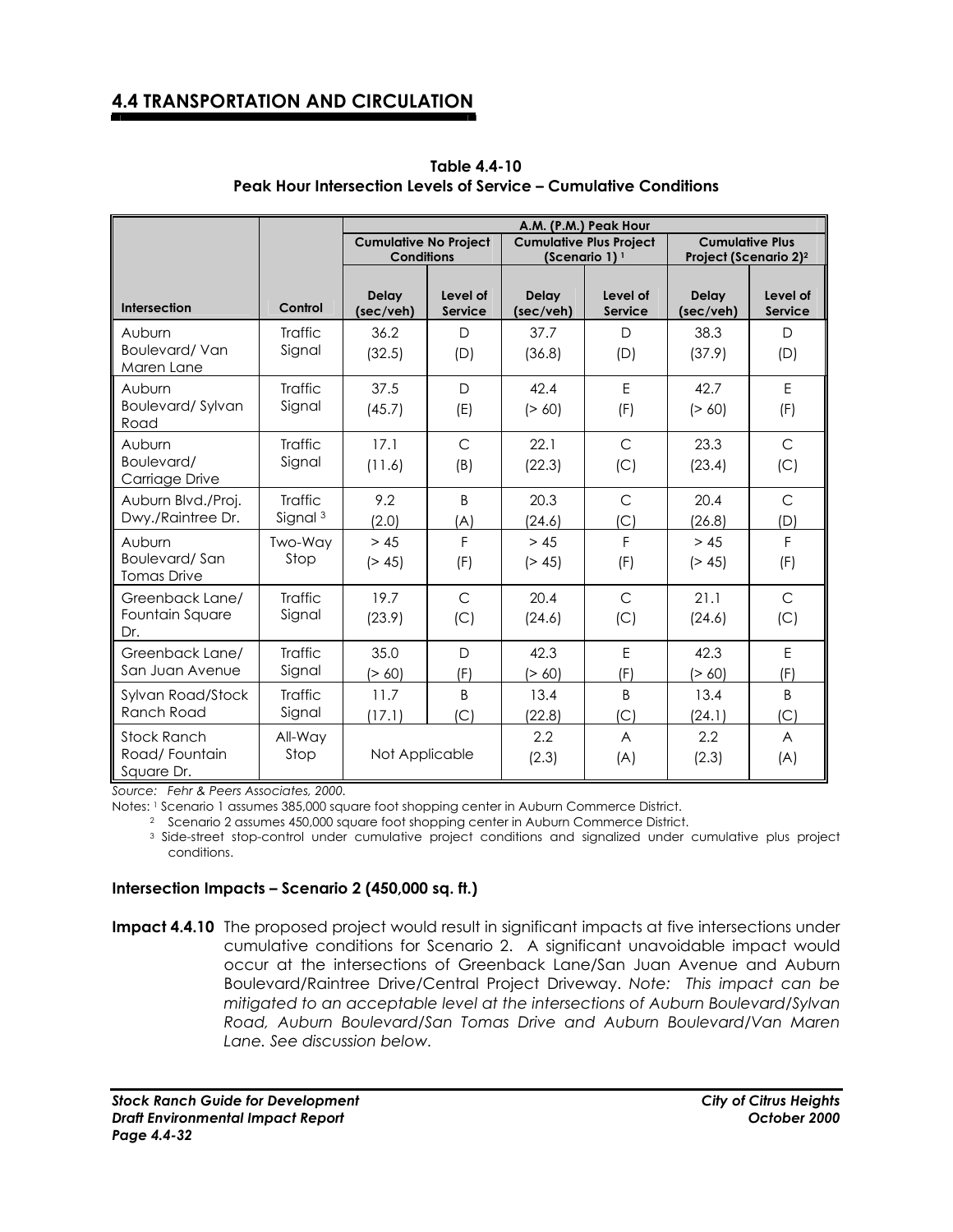Scenario 2 Significant impacts and mitigation measures identified for the intersections of Auburn Boulevard/Sylvan Road, Auburn Boulevard/San Tomas Drive and Greenback Lane/San Juan Avenue would be identical to those identified under Scenario 1, above. Impacts at Greenback Lane and San Juan Avenue would **be significant and unavoidable**.

(a) Auburn Boulevard/Van Maren Lane – project traffic would worsen LOS D operations during the p.m. peak hour (average delay would increase by more than five seconds per vehicle).

Development of Scenario 2 would result in extended delays at the Auburn Boulevard/Van Maren Lane intersection. A second westbound left-turn lane is needed at this intersection in order to reduce average vehicle delays to within five seconds of "No project" levels.

(b) Auburn Boulevard/Raintree Drive/Central Project Driveway – operations would worsen to LOS D during the p.m. peak hour.

Development of Scenario 2 would worsen conditions at the Auburn Boulevard/Raintree Drive/Central Project Driveway. A second westbound left-turn lane at this intersection would restore operations at the intersection to LOS C during the a.m. and p.m. peak hours.

**MM 4.4.10a** Construct a second westbound left-turn lane at the Auburn Boulevard/Van Maren Lane intersection.

| Responsibility for Implementation:<br>Responsibility for Monitoring: | Applicant<br>City of Citrus Heights to construct additional |
|----------------------------------------------------------------------|-------------------------------------------------------------|
| Timing:                                                              | lane<br>Based on traffic volumes, delay or level of         |
|                                                                      | service triggers developed by applicant<br>and City staff   |

Because the feasibility of acquiring the right-of-way necessary to accommodate a second westbound turn land is unknown, this impact would remain significant and unavoidable.

**MM 4.4.10b** Implement Mitigation Measure 4.4.2b.

 This improvement would restore operations at the intersection to LOS C during the a.m. and p.m. peak hours.

Implementation of these mitigation measures would lessen the project's (Scenario 2) impacts to **less-than-significant** levels at Auburn Boulevard/Sylvan Road, Auburn Boulevard/San Tomas Drive and Auburn Boulevard/Van Maren Lane intersections. However, impacts to the intersections of Greenback Lane/San Juan Avenue and Auburn Boulevard/Raintree Drive would remain a **significant and unavoidable impact**.